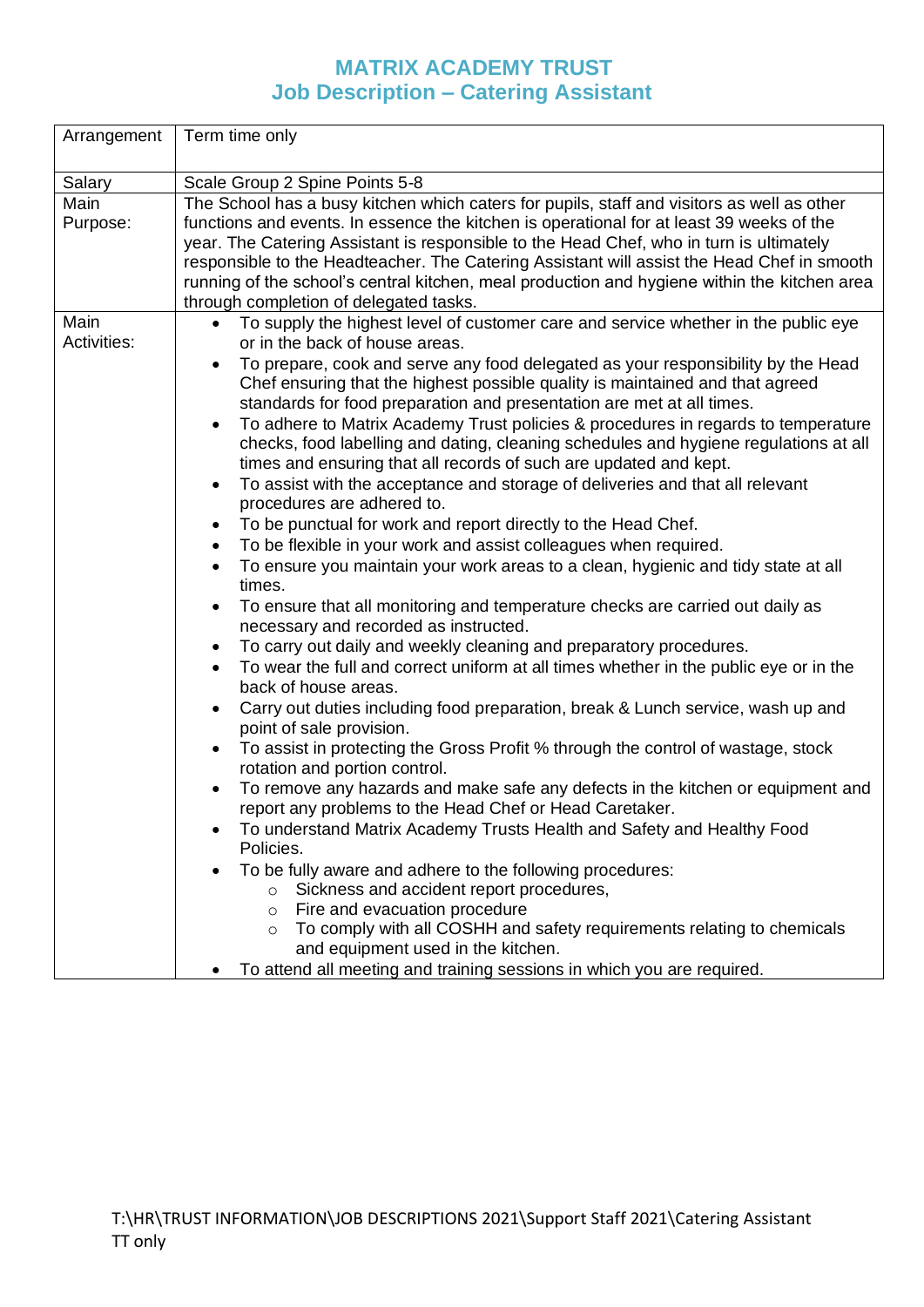| Additional<br>duties: | To play a full part in the life of the school community and to support its distinctive<br>$\bullet$<br>mission and ethos.                                                                                           |
|-----------------------|---------------------------------------------------------------------------------------------------------------------------------------------------------------------------------------------------------------------|
|                       | Promote and safeguard the welfare of children and young persons you are<br>$\bullet$<br>responsible for or come into contact with.                                                                                  |
|                       | Be aware of and comply with policies and procedures relating to safeguarding,<br>$\bullet$<br>health, safety and security, confidentiality and data protection, reporting all concerns<br>to an appropriate person. |
|                       | Be aware of, support and ensure equal opportunities for all.<br>$\bullet$                                                                                                                                           |
|                       | Contribute to the overall ethos/work/aims of the school and supports its distinction<br>$\bullet$<br>mission                                                                                                        |
|                       | Appreciate and support the role of other professionals.<br>$\bullet$                                                                                                                                                |
|                       | Participate in training and performance development as required<br>$\bullet$                                                                                                                                        |
|                       | Any other duty as deemed appropriate to the post by the Headteacher.                                                                                                                                                |

This job description may be amended at any time, following consultation between the Headteacher and postholder. These are broad descriptions of the types of duties/activities expected of the post and are not an exhaustive list.

The Headteacher retains the right, as a condition of your employment, to require you to undertake such other duties as may reasonably be expected of you in this post. These duties will correspond to the general character of the post and are commensurate with its level of responsibility.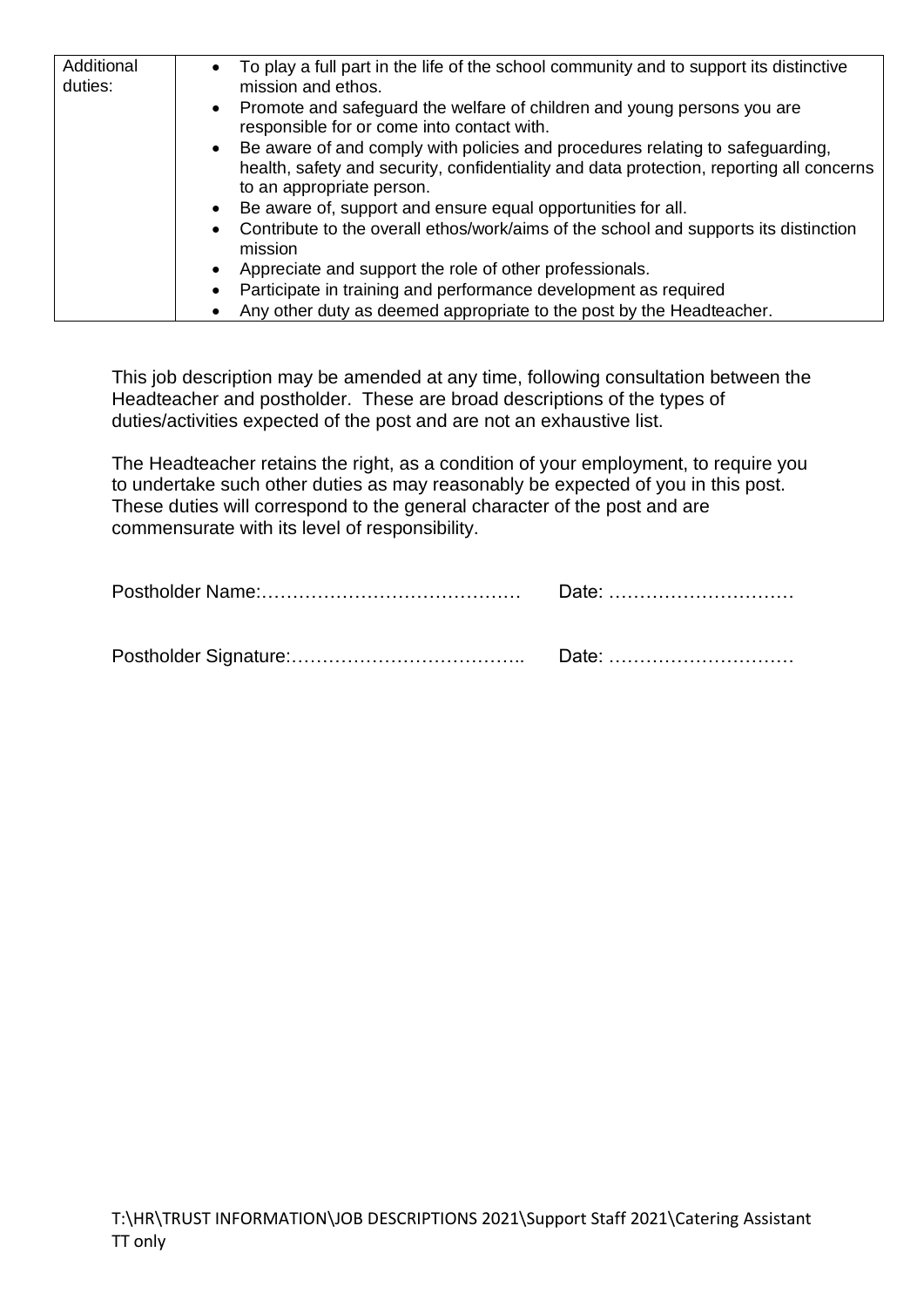## **PERSONAL SPECIFICATION**

|                           |                                                                                                     | <b>Essential/Desirable</b> | <b>Method of Assessment</b>                                                                                                    |
|---------------------------|-----------------------------------------------------------------------------------------------------|----------------------------|--------------------------------------------------------------------------------------------------------------------------------|
| 1. Physical               | Fit and healthy as the post<br>requires some physical<br>exertion.                                  | Essential                  | Job and medical history from<br>application form references and<br>medical questionnaire.<br>Performance in interview process. |
|                           | Maintain a good standard of<br>personal presentation.                                               | Essential                  |                                                                                                                                |
| 2. Qualifications         | Relevant catering NVQ or<br>equivalent qualification.                                               | Desirable                  | Application form, interview and<br>reference.                                                                                  |
|                           | Candidates must have an<br>adequate level of literacy and<br>numeracy (GCSE in English &<br>Maths). | Essential                  |                                                                                                                                |
| 3. Experience             | Experience of working within<br>the catering/education industry.                                    | Essential                  | Application form, interview and<br>reference.                                                                                  |
|                           | Experience of manual handling<br>procedures.                                                        | Desirable                  |                                                                                                                                |
| 4. Skills and Knowledge   | Ability to lead a team of<br>employees.                                                             | Desirable                  | Application form, interview and<br>reference.                                                                                  |
|                           | Ability to work independently<br>using own initiative.                                              | Essential                  |                                                                                                                                |
|                           | Can work constructively as part<br>of a team.                                                       | Essential                  |                                                                                                                                |
| 5. Personal Circumstances | The ability and willingness to do<br>additional hours as and when<br>required.                      | Essential                  | Application form, interview and<br>reference.                                                                                  |
| $\bullet$                 | The ability to be flexible in<br>fulfilling contractual hours.                                      | Essential                  |                                                                                                                                |
|                           | 6. Disposition and Personal Characteristics<br>Dependable and reliable.<br>Honest & Trustworthy     | Essential<br>Essential     | Application form, interview and<br>reference.                                                                                  |
| 7. Legal Requirements     | Enhanced DBS required.                                                                              | Essential                  | DBS Check, application form,<br>interview and reference.                                                                       |